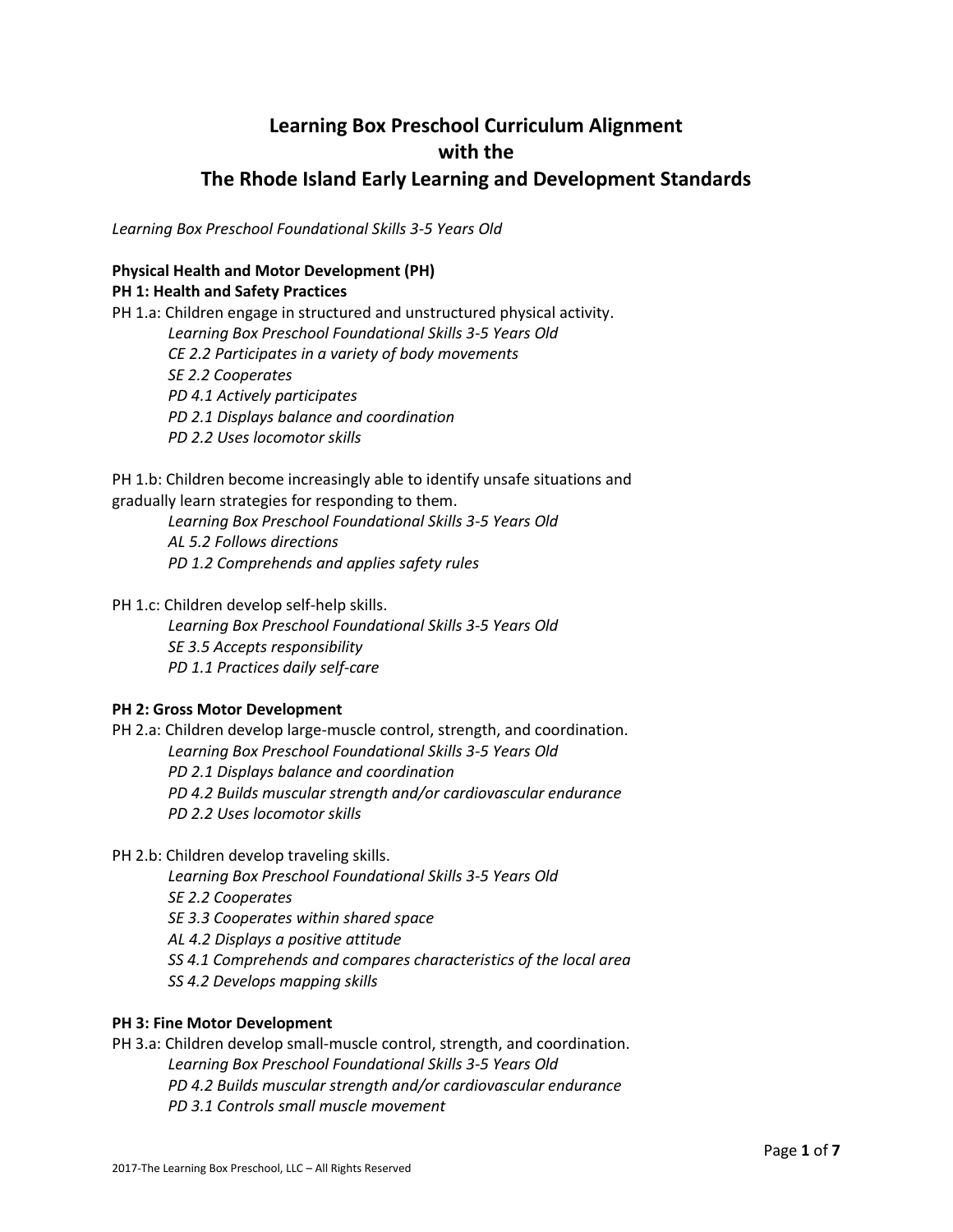*PD 3.2 Manipulates varied objects PD 3.3 Exhibits hand-eye coordination*

PH 3.b: Children develop writing and drawing skills.

*Learning Box Preschool Foundational Skills 3-5 Years Old LL 8.1 Writes, letters, words, and name Ce 3.1 Communicates through visual art S 5.2 Investigates how things work PD 3.1 Controls small muscle movement PD 3.2 Manipulates varied objects PD 3.3 Exhibits hand-eye coordination*

# **Social and Emotional Development (SE)**

## **SE 1: Relationships with Others**

SE 1.a: Children develop trust in and engage positively with adults who are familiar and consistently present in children's lives.

> *Learning Box Preschool Foundational Skills 3-5 Years Old SE 2.1 Makes positive social connections AL 5.1 Initiates social interactions*

SE 1.b: Children engage in positive relationships and interactions with other children.

> *Learning Box Preschool Foundational Skills 3-5 Years Old SE 2.1 Makes positive social connections SE 2.2 Cooperation AL 5.1 Initiates social interactions*

## **SE 2: Sense of Self**

SE 2.a: Children develop an awareness of themselves as an individual with unique thoughts, feelings, and perspectives.

*Learning Box Preschool Foundational Skills 3-5 Years Old SE 1.1 Aware of thoughts, needs, and feelings of self and others*

SE 2.b: Children develop the confidence to complete an action successfully or independently.

> *Learning Box Preschool Foundational Skills 3-5 Years Old SE 1.2 Demonstrates self confidence*

## **SE 3: Self-regulation**

SE 3.a: Children develop the ability to express and regulate their own emotions. *Learning Box Preschool Foundational Skills 3-5 Years Old SE 4.1 Manages emotions appropriately*

## SE 3.b: Children develop the ability to control impulses. *Learning Box Preschool Foundational Skills 3-5 Years Old SE 4.1 Manages emotions appropriately*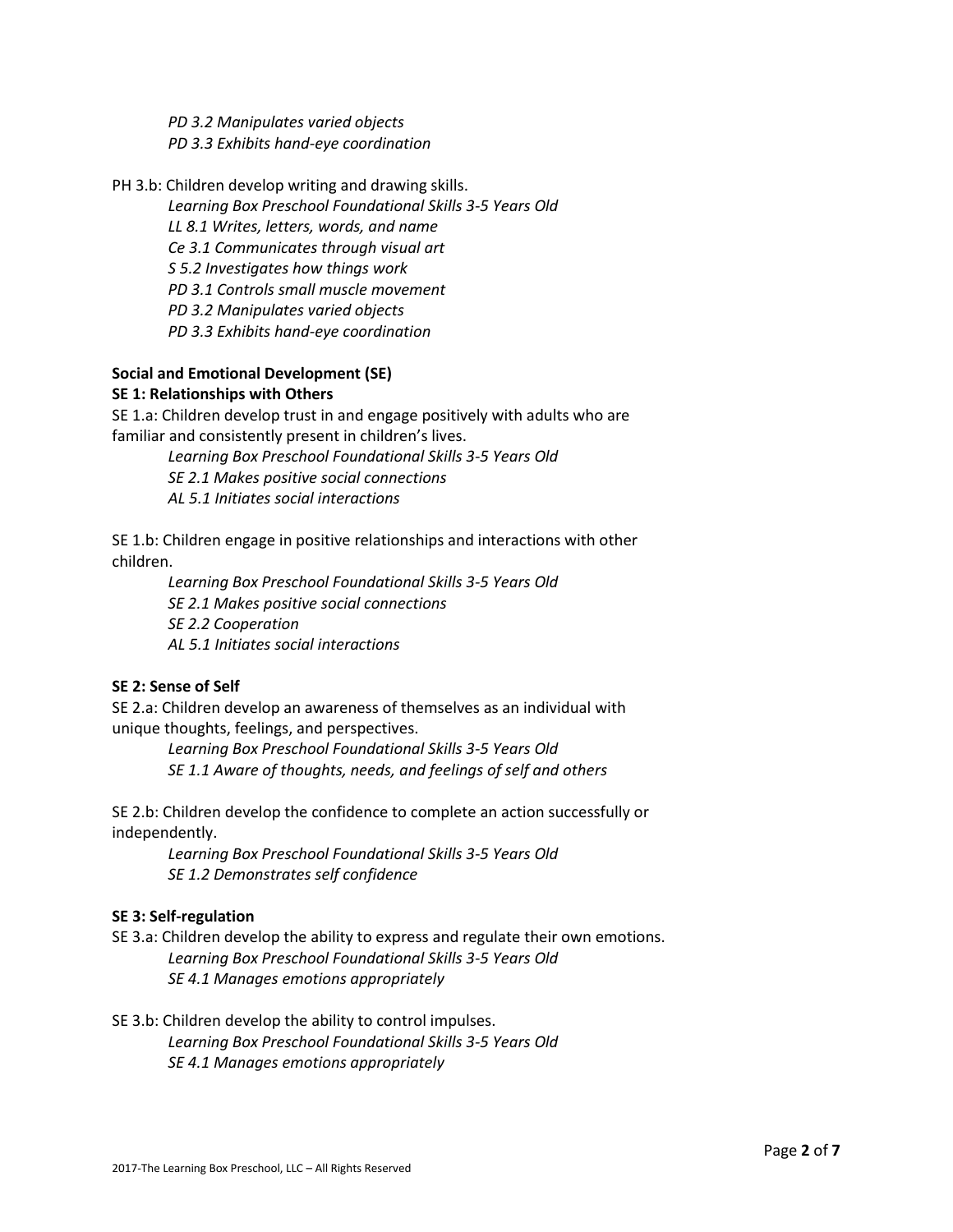## **Language Development (LD)**

#### **LD 1: Receptive Language**

LD 1.a: Young children attend to, understand, and respond to increasingly complex language.

*Learning Box Preschool Foundational Skills 3-5 Years Old*

*LL 5.1 Responds to text*

*LL 6.2 Shares stories and/or information*

*LL 5.2 Listens for understanding and responds appropriately*

## **LD 2: Expressive Language**

LD 2.a: Young children use increasingly complex vocabulary, grammar, and syntax to express thoughts and needs

*Learning Box Preschool Foundational Skills 3-5 Years Old*

*LL 6.1 Participates in conversations*

*LL 6.2 Shares stories and/or information*

*LL 6.3 Speaks in sentences*

*LL 4.2 Uses age-appropriate grammar*

#### **LD 3: Pragmatics**

LD 3.a: Young children understand, follow, and use appropriate social and conversational rules.

> *Learning Box Preschool Foundational Skills 3-5 Years Old LL 6.1 Participates in conversations AL 5.3 Follows directions LL 5.2 Listens for understanding and responds appropriately*

#### **LD 4: Language Development of Dual Language Learners**

LD 4.a: Young children attend to, understand, and respond to increasingly complex language as well as a range of topics and types of texts (including digital texts) in English.

> *Learning Box Preschool Foundational Skills 3-5 Years Old LL 5.1 Responds to text LL 5.2 Listens for understanding and responds appropriately S 5.1 Explores technology ELD 1.1 Demonstrates progress in English comprehension ELD 1.2 Comprehends and participates in ELD activities ELD 2.1 Participates in conversational English ELD 3.1 Understands symbols, letters, words, and print knowledge in English*

LD 4.b: Young children become increasingly proficient in expressing their thoughts and ideas in English.

> *Learning Box Preschool Foundational Skills 3-5 Years Old ELD 1.1 Demonstrates progress in English comprehension ELD 1.2 Comprehends and participates in ELD activities ELD 2.1 Participates in conversational English ELD 3.1 Understands symbols, letters, words, and print knowledge in English*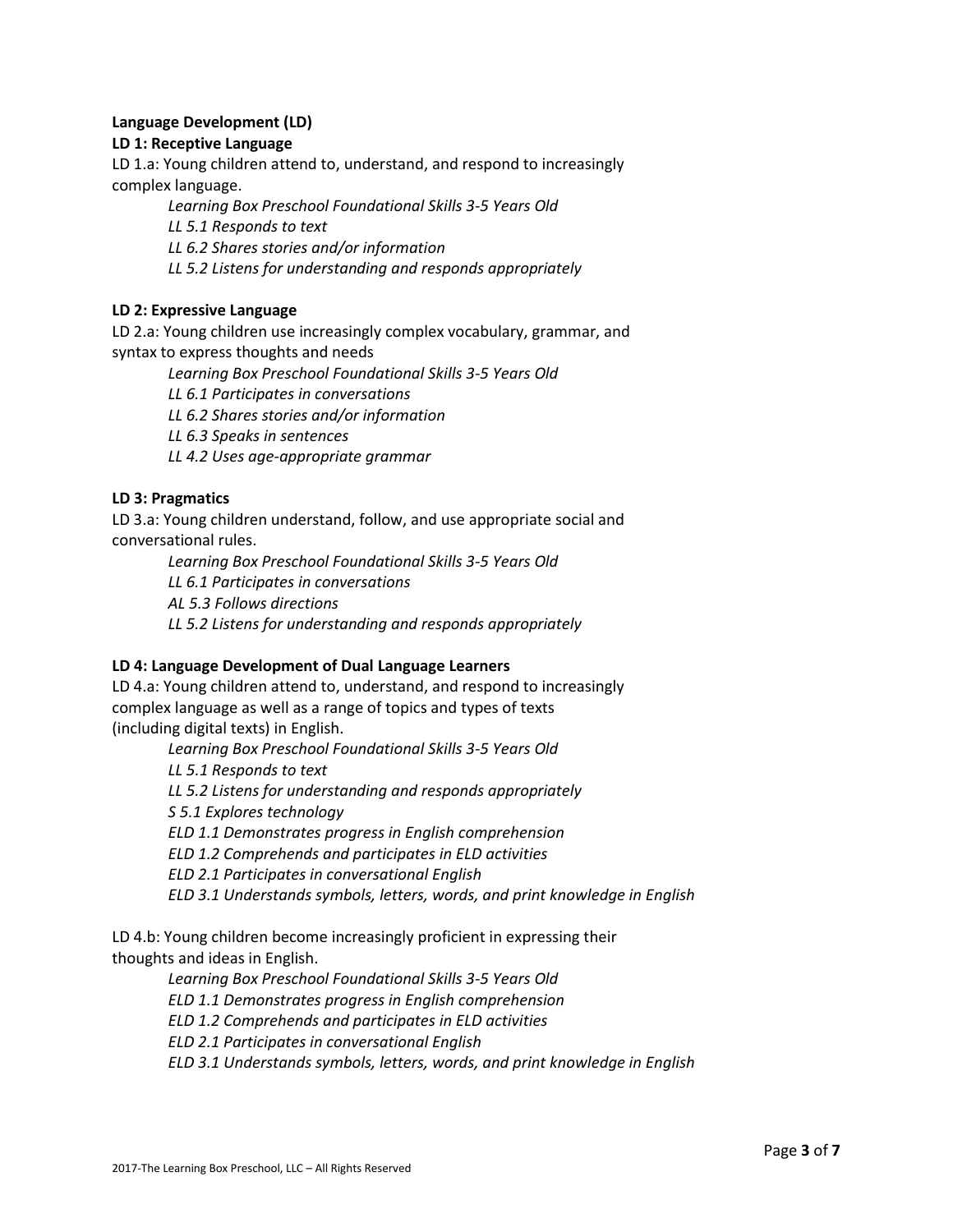## **Literacy (L)**

## **L 1: Phonological Awareness**

L 1.a: Children notice and discriminate the sounds of spoken language.

*Learning Box Preschool Foundational Skills 3-5 Years Old LL 1.1 Demonstrates understanding of sounds, rhyme, and patterns in letters and words*

## **L 2: Alphabet Knowledge**

L 2.a: Children recognize and identify letters and make letter-sound connections.

*Learning Box Preschool Foundational Skills 3-5 Years Old*

*LL 3.1 Identifies letters and words*

*M 2.1 Follows and/or creates simple patterns*

*LL 1.1 Demonstrates understanding of sounds, rhyme, and patterns in letters and words*

## **L 3: Print Knowledge**

L 3.a: Children demonstrate book awareness and knowledge of basic print conventions; they understand that print carries meaning and spoken words are represented by text.

*Learning Box Preschool Foundational Skills 3-5 Years Old*

*LL 2.1 Shows understanding of print concepts*

*LL 3.2 Understands that letters and words have meaning*

*LL 8.2 Aware that words and symbol can be written down and read*

#### **L 4: Comprehension and Interest**

L 4.a: Children show interest in and an understanding of a variety of literacy experiences.

*Learning Box Preschool Foundational Skills 3-5 Years Old*

*LL 5.1 Responds to text*

*LL 7.2 Participates in reading*

*LL 1.1 Demonstrates understanding of sounds, rhyme, and patterns in letters and words*

## **L 5: Literacy Development for Dual Language Learners**

L 5.a: Children become increasingly engaged in literacy experiences in English.

*Learning Box Preschool Foundational Skills 3-5 Years Old*

*ELD 1.1 Demonstrates progress in English comprehension*

*ELD 1.2 Comprehends and participates in ELD activities*

*ELD 2.1 Participates in conversational English*

*ELD 3.1 Understands symbols, letters, words, and print knowledge in English*

## **L 6: Emergent Writing**

L 6.a: Children learn writing skills and show knowledge of writing conventions; they demonstrate an understanding of writing as a means of communication.

> *Learning Box Preschool Foundational Skills 3-5 Years Old LL 8.1 Writes letters, words, and name PD 3.1 Controls small muscle movements PD 3.2 Manipulates varied objects PD 3.3 Exhibits hand-eye coordination*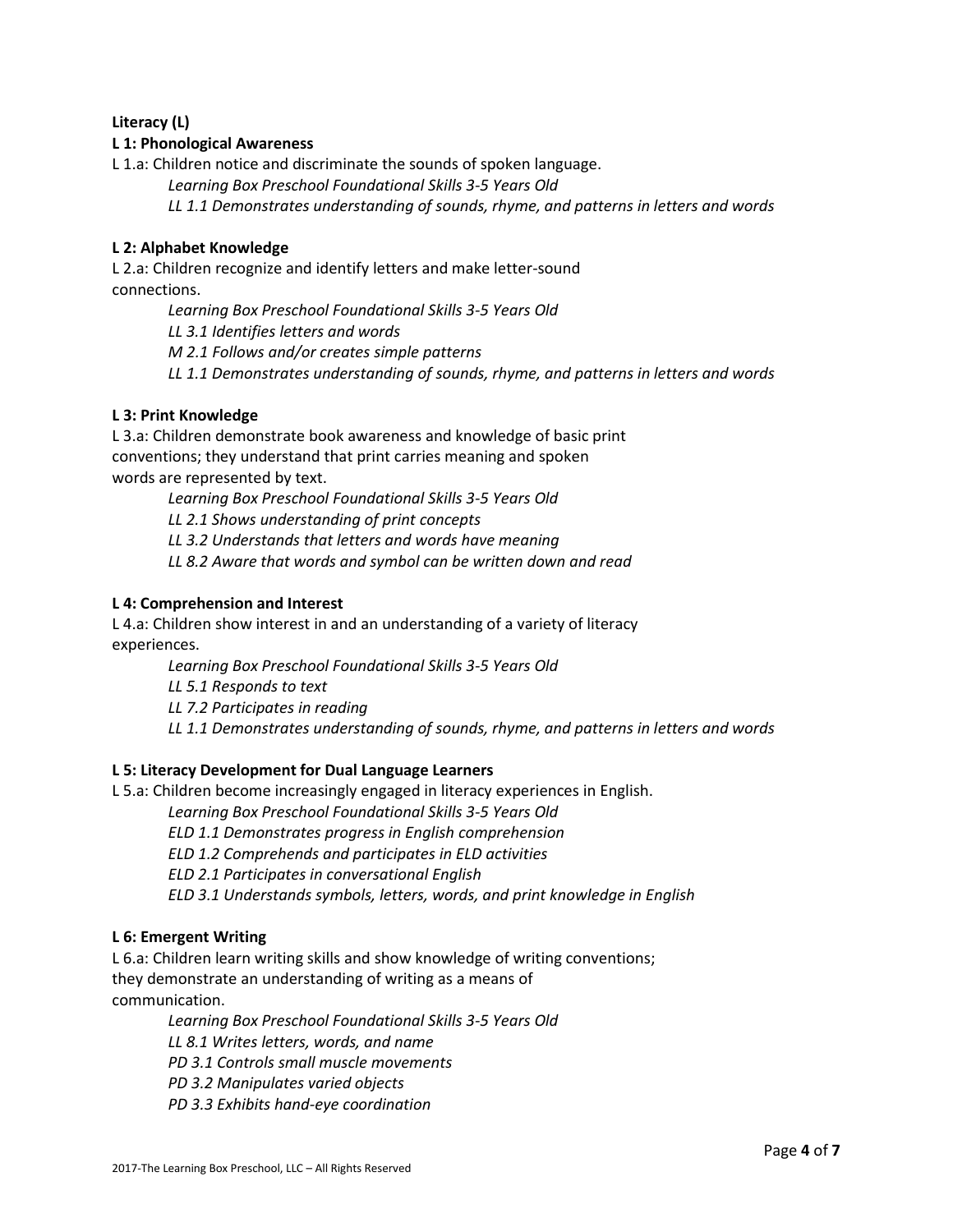#### *LL 8.2 Aware that words and symbol can be written down and read*

L 6.b: Children use writing to represent and communicate ideas in a variety of contexts; they use a combination of drawing, dictating, and writing to communicate; they participate in shared writing.

> *Learning Box Preschool Foundational Skills 3-5 Years Old LL 8.1 Writes letters, words, and name CE 3.1 Communicates through visual art PD 3.1 Controls small muscle movements PD 3.2 Manipulates varied objects PD 3.3 Exhibits hand-eye coordination LL 8.2 Aware that words and symbol can be written down and read*

## **Cognitive Development (CD)**

#### **CD 1: Logic and Reasoning**

CD 1.a Children apply strategies and draw upon past knowledge and experiences to meet goals and solve problems.

*Learning Box Preschool Foundational Skills 3-5 Years Old*

*AL 3.2 Asks questions and problem solves*

*AL 3.1 Demonstrates a desire to seek out information*

*SS 5.2 Shows interest and shares past, current, and future events*

#### **CD 2: Memory and Working Memory**

CD 2.a Children hold information in their mind and manipulate it to perform tasks.

> *Learning Box Preschool Foundational Skills 3-5 Years Old SE 3.5 Initiates learning SE 3.1 Maintains focus AL 3.1 Demonstrates a desire to seek out information*

#### **CD 3: Attention and Inhibitory Control**

CD 3.a Children's skills increase in filtering impulses and sustaining attention on a task.

> *Learning Box Preschool Foundational Skills 3-5 Years Old SE 3.1 Maintains focus AL 2.1 Ability to participate for longer periods of time SE 4.1 Manages emotions appropriately*

#### **CD 4: Cognitive Flexibility**

CD 4.a Children's skills increase at adjusting to changes in demands, priorities, and perspectives.

> *Learning Box Preschool Foundational Skills 3-5 Years Old AL 4.1 Accepts change and failure SE 4.1 Manages emotions appropriately*

#### **Mathematics (M)**

#### **M 1: Number Sense and Quantity**

M 1.a Children develop number recognition and counting skills and learn the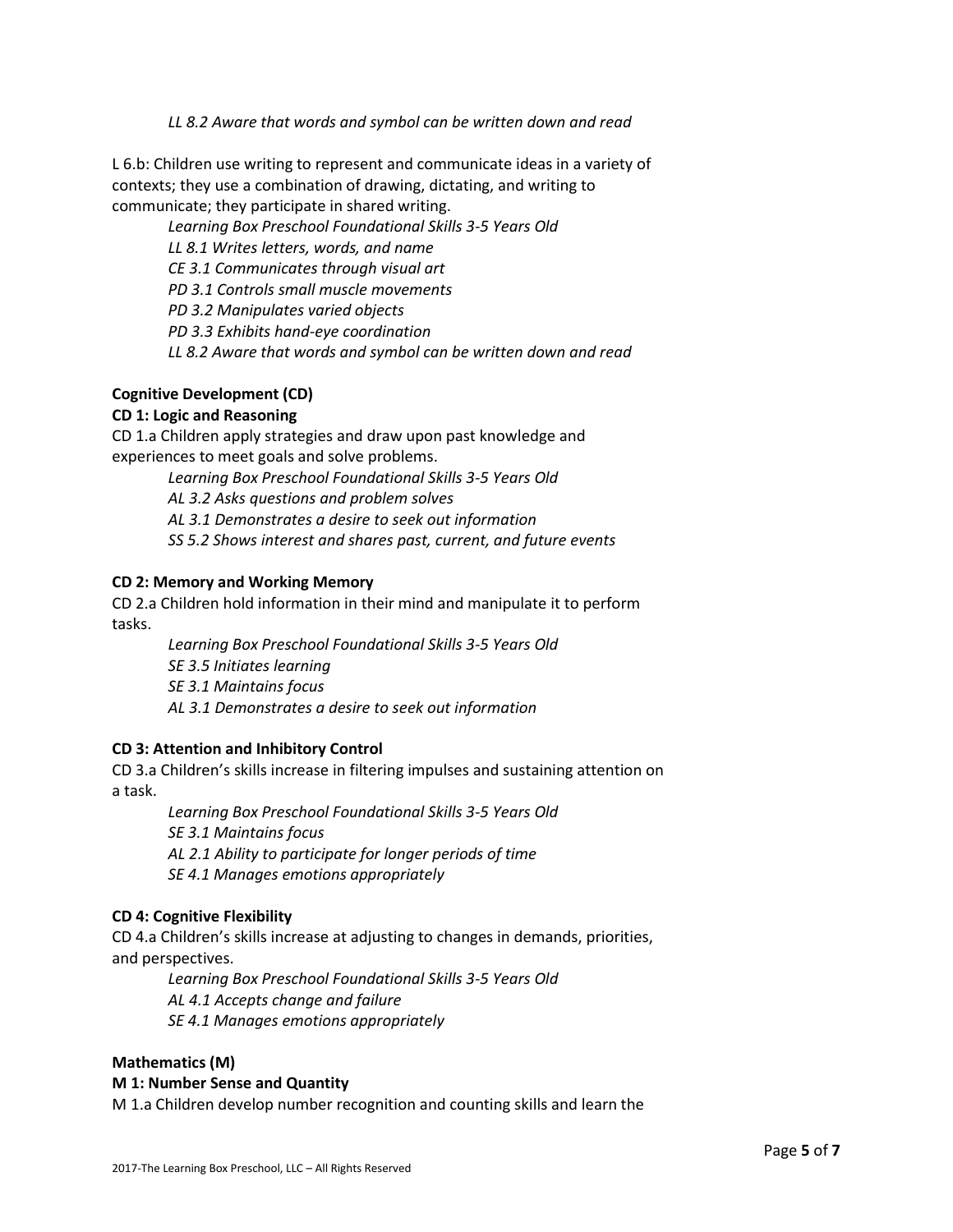relationship between numbers and the quantity they represent.

*Learning Box Preschool Foundational Skills 3-5 Years Old*

*M 1.1 Understands and identifies numbers and quantities*

*M 1.2 Identifies numbers and relationships*

## **M 2: Number Relationships and Operations**

M 2.a Children learn to use numbers to compare quantities and solve problems. *Learning Box Preschool Foundational Skills 3-5 Years Old M 1.1 Understands and identifies numbers and quantities M 1.2 Identifies numbers and relationships*

## **M 3: Classification and Patterning**

M 3.a Children learn to order and sort objects by common attributes, to identify patterns, and to predict the next sequence in a pattern.

*Learning Box Preschool Foundational Skills 3-5 Years Old M 2.1 Follows and/or creates simple patterns M 2.2 Classifies, sorts, and charts data*

## **M 4: Measurement, Comparison, and Ordering**

M 4.a Children learn to measure objects by their various attributes (length, height, weight, volume) and to use differences in attributes to make comparisons.

*Learning Box Preschool Foundational Skills 3-5 Years Old M 4.1 Compares and orders M 4.2 Measures and/or estimates*

## **M 5: Geometry and Spatial Sense**

M 5.a Children learn to identify shapes and their attributes, solve problems using shapes, and explore the positions of objects in space.

*Learning Box Preschool Foundational Skills 3-5 Years Old*

*M 3.1 Identifies shapes*

*M 3.2 Comprehends positions in space*

## **Science (S)**

## **S 1: Scientific Inquiry and Application**

S 1.a: Children learn to plan for and carry out investigations and to collect, evaluate, and communicate information.

*Learning Box Preschool Foundational Skills 3-5 Years Old*

*S 1.1 Engages in observation and investigation*

*S 1.2 Makes predictions and describes outcomes*

## **S 2: Knowledge of Science Concepts**

S 2.a: Children explore the characteristic of objects and materials that are living, non-living, man-made, or naturally occurring.

*Learning Box Preschool Foundational Skills 3-5 Years Old*

*S 2.1 Identifies characteristics of Earth's environment*

*S 3.1 Understands characteristics of living things*

*S 4.1 Recognizes physical properties of objects and materials*